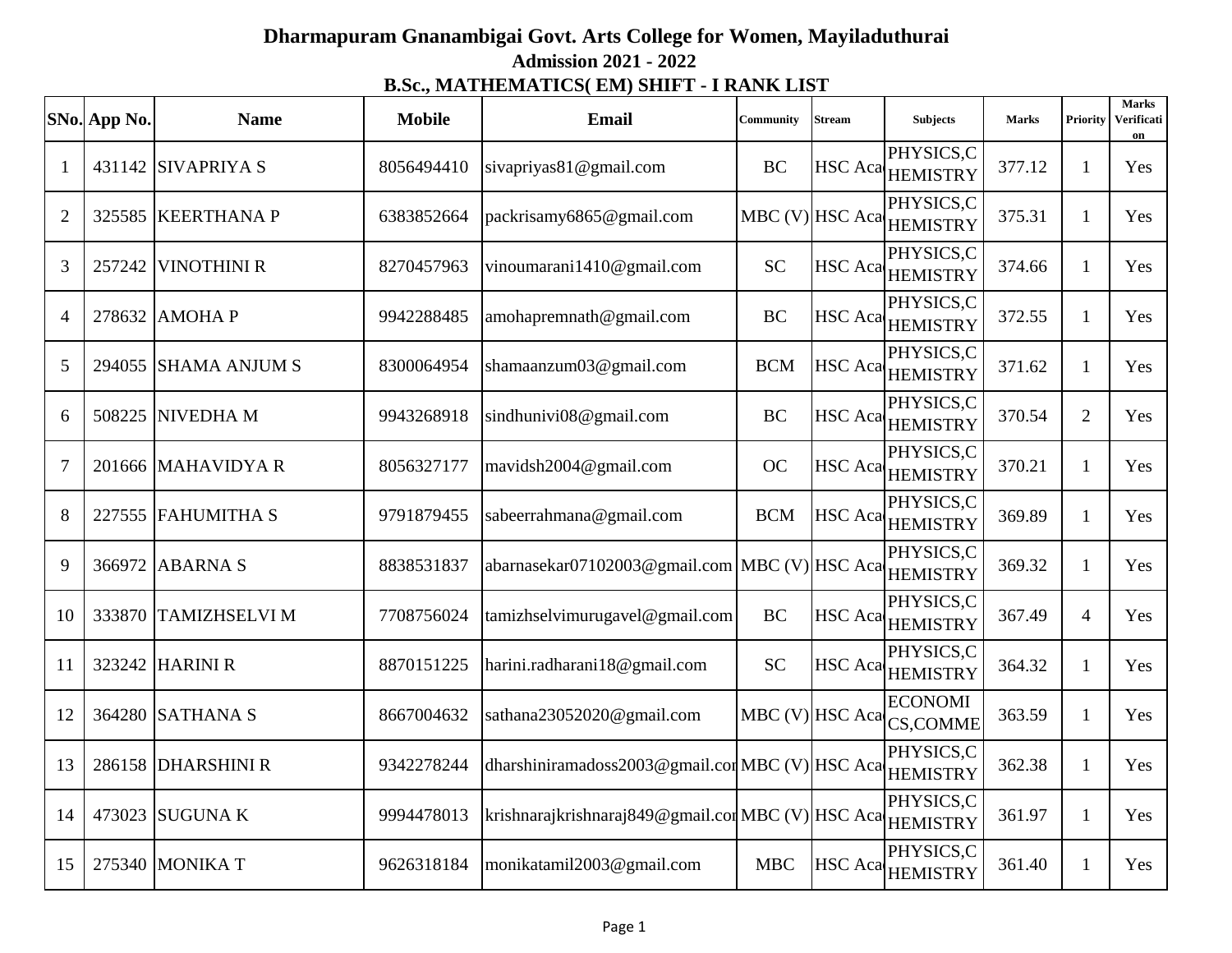|    | SNo. App No. | <b>Name</b>            | <b>Mobile</b> | Email                                                  | <b>Community</b> | Stream         | <b>Subjects</b>                                               | <b>Marks</b> | Priority       | <b>Marks</b><br>Verificati<br>on |
|----|--------------|------------------------|---------------|--------------------------------------------------------|------------------|----------------|---------------------------------------------------------------|--------------|----------------|----------------------------------|
| 16 |              | 505165 SOWMYA R        | 9965725900    | sowmyaraja284@gmail.com                                | MBC (V) HSC Aca  |                | PHYSICS,C<br><b>HEMISTRY</b>                                  | 361.12       | 1              | Yes                              |
| 17 |              | 432519 BHAKYA S        | 6369934617    | iayasreesivasubramaniyan@gmail.dMBC(V) HSCAca HEMISTRY |                  |                | PHYSICS,C                                                     | 358.86       | 1              | Yes                              |
| 18 |              | 482630 ABINAYA M       | 9788253469    | muruganabim2004@gmail.com                              | <b>ST</b>        |                | PHYSICS,C<br>HSC Aca HEMISTRY                                 | 358.16       | 1              | Yes                              |
| 19 |              | 400388 SHALINI S       | 9025596113    | kntdurai143@gmail.com                                  | <b>BC</b>        | <b>HSC</b> Aca | Physics, Che<br>mistry, Biolo                                 | 357.57       | 1              | N <sub>0</sub>                   |
| 20 |              | 509731 RAGAVIR         | 7826851065    | renganathanragavi@gmail.com                            |                  |                | PHYSICS,C<br>$\vert$ MBC (V) $\vert$ HSC Aca $\vert$ HEMISTRY | 356.37       | 1              | Yes                              |
| 21 |              | 506592 ISWARYA P       | 7824982536    | dhivasdhiva19@gmail.com                                |                  |                | PHYSICS,C<br>MBC (V) HSC Aca HEMISTRY                         | 356.11       | 1              | Yes                              |
| 22 |              | 443815 SAROJINI R      | 8248333746    | sarojinirajasekar410@gmail.com                         | <b>BC</b>        | <b>HSC</b> Aca | PHYSICS,C<br><b>HEMISTRY</b>                                  | 355.29       | 1              | Yes                              |
| 23 |              | 465174 VONOTHA R       | 8754620536    | vinotharavi69003@gmail.com                             |                  |                | PHYSICS,C<br>MBC (V) HSC Aca HEMISTRY                         | 353.77       | 1              | Yes                              |
| 24 | 220301       | <b>VIJAYALAKSHMI.S</b> | 9688548459    | senthilrathigakgm@gmail.com                            | <b>MBC</b>       | HSC Aca        | PHYSICS,C<br><b>HEMISTRY</b>                                  | 353.35       | $\overline{4}$ | Yes                              |
| 25 |              | 404907 DEVASRI M       | 9659921248    | devasri2005m@gmail.com                                 | <b>SC</b>        |                | PHYSICS,C<br>HSC Aca HEMISTRY                                 | 352.42       | 1              | Yes                              |
| 26 |              | 483698 KALAIVANI PK    | 9361049536    | pkkalaivani3111@gmail.com                              | <b>SC</b>        |                | PHYSICS,C<br>HSC Aca HEMISTRY                                 | 351.43       | $\overline{2}$ | Yes                              |
| 27 |              | 248733 RAJESHWARI C    | 6384137704    | raji20122020@gmail.com                                 | MBC (V) HSC Aca  |                | PHYSICS,C<br><b>HEMISTRY</b>                                  | 351.26       | 1              | Yes                              |
| 28 |              | 461667 SABITHA P       | 9150198447    | sabithapugazhendhi135@gmail.corMBC (V) HSC Aca         |                  |                | PHYSICS,C<br><b>HEMISTRY</b>                                  | 350.86       | 1              | Yes                              |
| 29 |              | 298988 SINEKA D        | 8015391569    | sinekaduraisamy@gmail.com                              | <b>SC</b>        |                | PHYSICS,C<br>HSC Aca HEMISTRY                                 | 350.55       | $\mathbf{1}$   | Yes                              |
| 30 |              | 332902 T JENITA        | 8531958318    | tjenita2003@gmail.com                                  | BC               |                | PHYSICS,C<br>HSC Aca HEMISTRY                                 | 350.39       | 1              | Yes                              |
| 31 |              | 238820 SHAMILI R       | 9159829741    | shamilirathinam@gmail.com                              | <b>SC</b>        |                | PHYSICS,C<br>HSC Aca HEMISTRY                                 | 350.29       |                | Yes                              |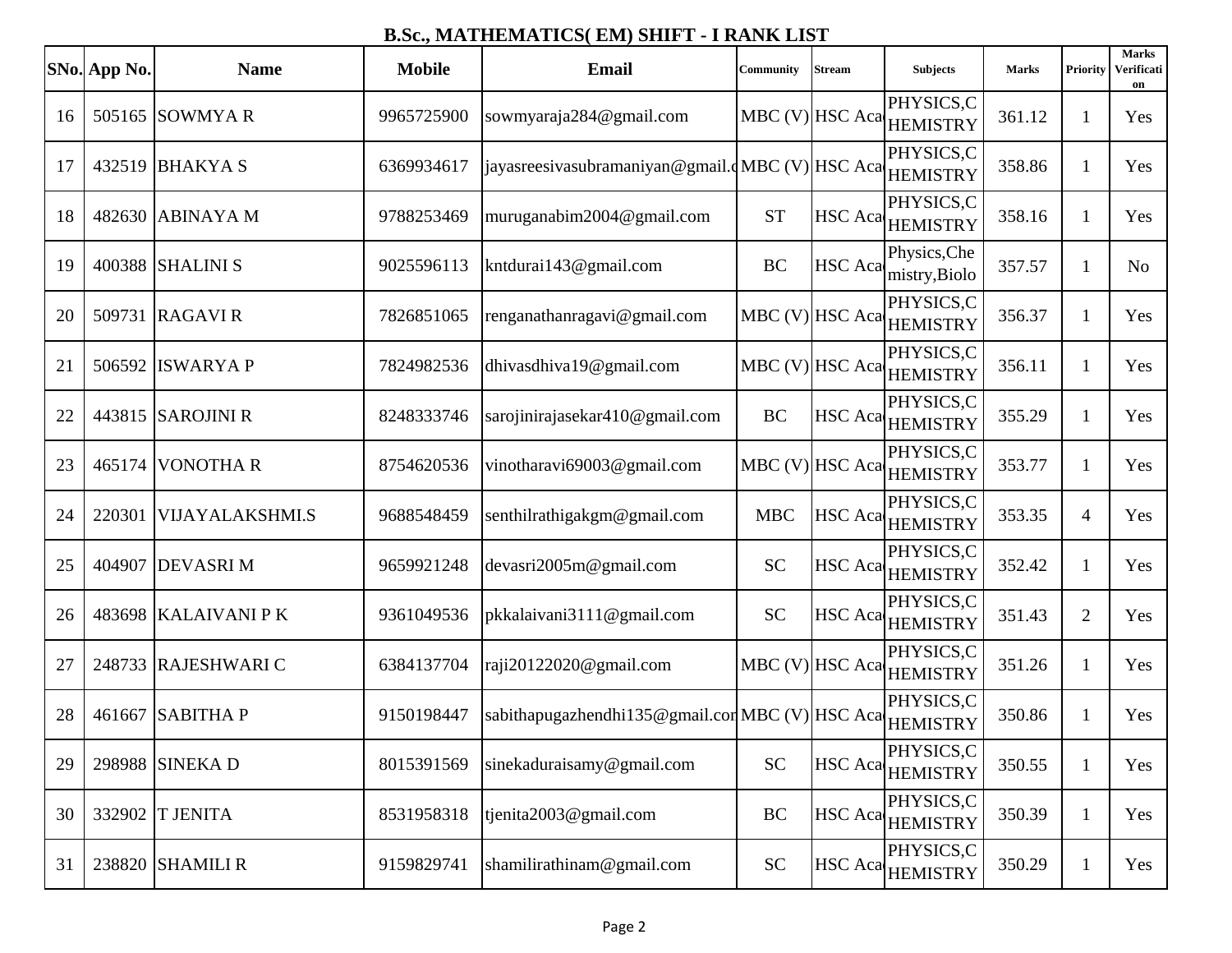|    | SNo. App No.  | <b>Name</b>               | <b>Mobile</b> | Email                           | <b>Community</b>  | Stream            | <b>Subjects</b>                                                                          | <b>Marks</b> | Priority       | <b>Marks</b><br>Verificati<br>on |
|----|---------------|---------------------------|---------------|---------------------------------|-------------------|-------------------|------------------------------------------------------------------------------------------|--------------|----------------|----------------------------------|
| 32 |               | 408606 JAYAPRIYA M        | 6385602589    | lsaxerox2021@gmail.com          | MBC (V) HSC Aca   |                   | PHYSICS,C<br><b>HEMISTRY</b>                                                             | 349.96       | 1              | Yes                              |
| 33 |               | 296357 BOOMIKA P          | 9751927292    | pandiyankmk713@gmail.com        |                   |                   | PHYSICS,C<br>MBC (V) HSC Aca HEMISTRY                                                    | 349.38       | 1              | Yes                              |
| 34 |               | 500310 SUBANU M           | 9345745524    | subi45527@gmail.com             |                   |                   | Physics, Che<br>$\left \text{MBC (V)}\right $ HSC Aca $\left \text{mistry,Biolo}\right $ | 348.40       | 1              | N <sub>o</sub>                   |
| 35 |               | 288803 VISHALI V          | 9841252585    | velum1976m@gmail.com            | <b>SC</b>         |                   | PHYSICS,C<br>HSC Aca HEMISTRY                                                            | 348.31       | 1              | Yes                              |
| 36 |               | 238043 JAISHEELA J        | 8122662589    | dvanitha66@gmail.com            | <b>BC</b>         |                   | PHYSICS,C<br>HSC Aca HEMISTRY                                                            | 347.78       | 1              | Yes                              |
| 37 |               | 245808 RAJESHWARI M       | 6382832050    | braji@gmail.com                 | BC                |                   | PHYSICS,C<br>HSC Aca HEMISTRY                                                            | 347.46       | 1              | Yes                              |
| 38 |               | 497697 SUBIKSHA D         | 9791013614    | madhan.natarajan@gmail.com      |                   | $MBC (V)$ HSC Aca | PHYSICS,C<br><b>HEMISTRY</b>                                                             | 346.86       | 1              | Yes                              |
| 39 |               | 463409 AKILA K            | 8056957114    | akilakalyanaselvam2021@gmail.co | <b>SC</b>         |                   | PHYSICS,C<br>HSC Aca HEMISTRY                                                            | 346.41       | $\overline{2}$ | Yes                              |
| 40 | 261349        | <b>VISHNU VARTHINI R</b>  | 9788042284    | hema2003vv@gmail.com            | MBC (V) HSC Aca   |                   | PHYSICS,C<br><b>HEMISTRY</b>                                                             | 345.39       | 1              | Yes                              |
| 41 | 288847 SUJI P |                           | 9787808737    | sivamsuji269@gmail.com          | $MBC (V)$ HSC Aca |                   | PHYSICS,C<br><b>HEMISTRY</b>                                                             | 344.18       | 1              | Yes                              |
| 42 |               | 260961 NANDHINI S         | 9342378269    | nandhinis21022004@gmail.com     |                   | MBC (V) HSC Aca   | PHYSICS,C<br><b>HEMISTRY</b>                                                             | 344.03       | 1              | Yes                              |
| 43 |               | 487855 SANMATHI PRIYA B K | 6382359345    | bksanmathi26@gmail.com          | <b>BC</b>         |                   | PHYSICS,C<br>HSC Aca HEMISTRY                                                            | 343.61       | $\overline{2}$ | Yes                              |
| 44 |               | 292098 SOWNTHARYA S       | 9698812787    | ssowntharya74@gmail.com         | BC                | HSC Aca           | PHYSICS,C<br><b>HEMISTRY</b>                                                             | 343.32       | $\overline{2}$ | Yes                              |
| 45 |               | 349537 ARIVUMALAR         | 9629942110    | Arivumalar@2003                 | MBC (V) HSC Aca   |                   | Physics, Che<br>mistry, Biolo                                                            | 343.13       | $\overline{4}$ | No                               |
| 46 |               | 247242 SNEKA S            | 9952810916    | selvamsneka1205@gmail.com       | <b>MBC</b>        | HSC Aca           | PHYSICS,C<br><b>HEMISTRY</b>                                                             | 342.90       | $\overline{2}$ | Yes                              |
| 47 |               | 250427 NIRANJANI S        | 9750151426    | srkarthika120999@gmail.com      | <b>SC</b>         |                   | PHYSICS,C<br>HSC Aca HEMISTRY                                                            | 342.56       | 1              | Yes                              |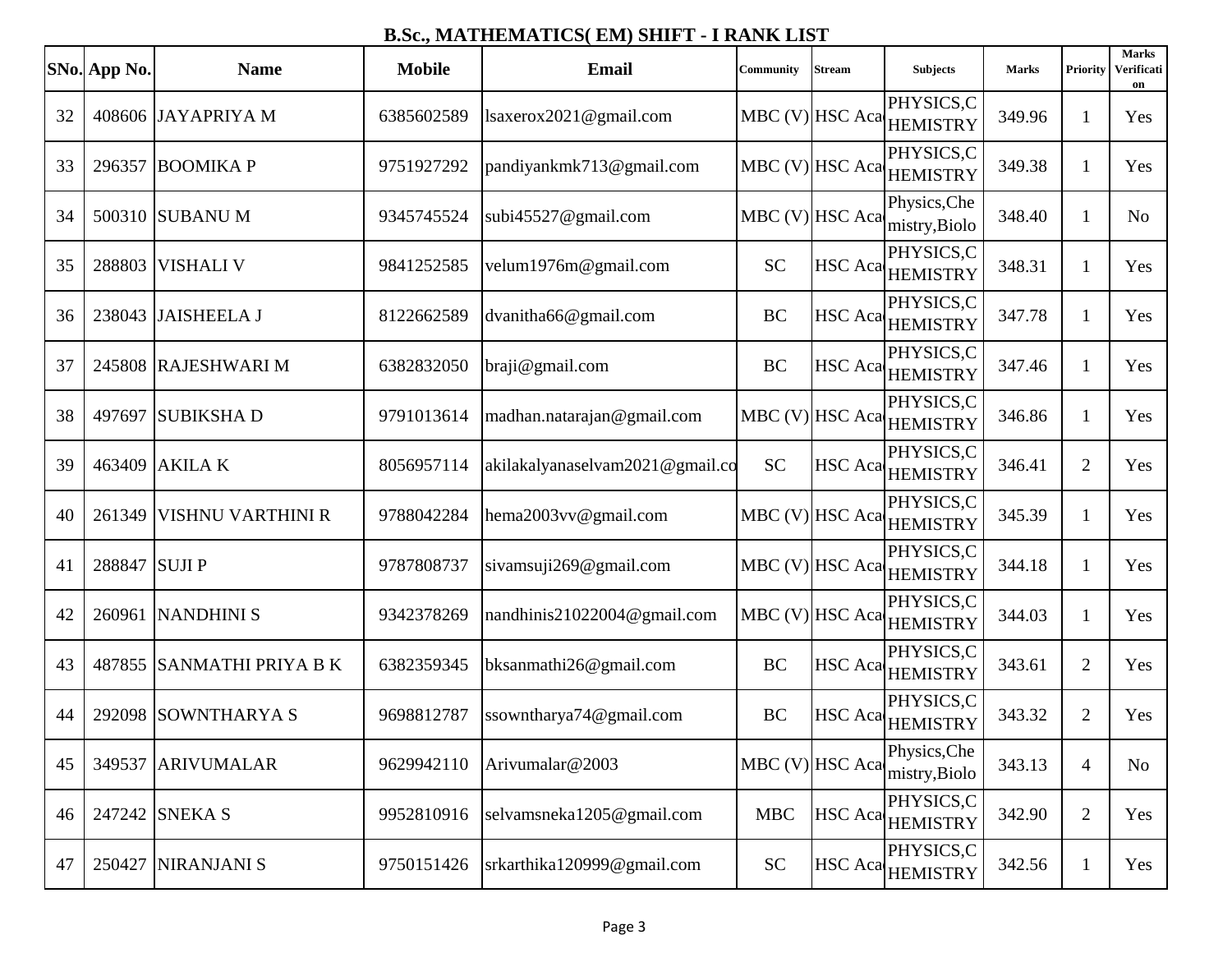|    | SNo. App No. | <b>Name</b>         | <b>Mobile</b> | <b>Email</b>                 | Community       | Stream         | <b>Subjects</b>                                 | <b>Marks</b> | Priority       | <b>Marks</b><br>Verificati<br>on |
|----|--------------|---------------------|---------------|------------------------------|-----------------|----------------|-------------------------------------------------|--------------|----------------|----------------------------------|
| 48 |              | 509016 KIRUTHIKA R  | 6385524713    | arthi2797@gmail.com          | BC              | <b>HSC</b> Aca | Physics, Che<br>mistry, Biolo                   | 342.54       | 1              | N <sub>0</sub>                   |
| 49 |              | 391466 YUKITHA K    | 6374757455    | ksabaju@gmail.com            | <b>SC</b>       |                | PHYSICS,C<br>HSC Aca HEMISTRY                   | 342.51       | 1              | Yes                              |
| 50 |              | 462543 KAYALVIZHI K | 9597535781    | mdhinesh337@gmail.com        |                 |                | PHYSICS,C<br>MBC (V) HSC Aca HEMISTRY           | 342.44       | 3              | Yes                              |
| 51 |              | 410688 PRIYANGA D   | 9025168816    | vvikki839@gmail.com          |                 |                | PHYSICS,C<br>MBC (V) HSC Aca HEMISTRY           | 342.00       | 1              | Yes                              |
| 52 |              | 251372 SULAKSHANA S | 7708443074    | vimalas957@gmail.com         |                 |                | PHYSICS,C<br>MBC (V) HSC Aca HEMISTRY           | 341.07       | 1              | Yes                              |
| 53 | 419292       | MATHIVATHANI M      | 9345636629    | mathivathani0804@gmail.com   | <b>SC</b>       |                | Physics, Che<br>HSC Aca <sub>mistry,Biolo</sub> | 340.92       | $\overline{2}$ | N <sub>o</sub>                   |
| 54 |              | 465796 ATCHAYA V    | 9344376059    | vatchaya31@gmail.com         | <b>SC</b>       | <b>HSC</b> Aca | Physics, Che<br>mistry, Biolo                   | 340.76       | $\overline{2}$ | N <sub>o</sub>                   |
| 55 |              | 363523 ABINAYA M    | 6369149743    | aravithmr@gmail.com          |                 |                | PHYSICS,C<br>MBC (V) HSC Aca HEMISTRY           | 340.55       | 1              | Yes                              |
| 56 | 420957       | <b>KEERTHANA M</b>  | 6384066897    | tharmalingams2000@gmail.com  | <b>BC</b>       | HSC Aca        | Physics, Che<br>mistry, Biolo                   | 340.30       | 1              | N <sub>o</sub>                   |
| 57 |              | 294143 ABIRAMI K    | 9751265321    | abiramikarikalan01@gmail.com | MBC (V) HSC Aca |                | PHYSICS,C<br><b>HEMISTRY</b>                    | 339.75       | 1              | Yes                              |
| 58 |              | 496089 RAKSHITHA M  | 9952623179    | mrakshitha310@gmail.com      | <b>SC</b>       |                | PHYSICS,C<br>HSC Aca HEMISTRY                   | 339.58       | 1              | Yes                              |
| 59 |              | 314015 ABARNA K     | 8098035449    | abarnakumar03@gmail.com      |                 |                | PHYSICS,C<br>MBC (V) HSC Aca HEMISTRY           | 339.49       | 1              | Yes                              |
| 60 |              | 502911 MANJU A      | 9025945857    | athimoolammanju@gmail.com    | C AND DHSC Aca  |                | PHYSICS,C<br><b>HEMISTRY</b>                    | 339.36       | 3              | Yes                              |
| 61 |              | 296919 NIVETHA B    | 8531815579    | nivethanirosha@gmail.com     | MBC (V) HSC Aca |                | PHYSICS,C<br><b>HEMISTRY</b>                    | 339.32       | 1              | Yes                              |
| 62 |              | 483130 HEMAVATHI S  | 9080320983    | hemavathi110904@gmail.com    | MBC (V) HSC Aca |                | PHYSICS,C<br><b>HEMISTRY</b>                    | 339.09       | 1              | Yes                              |
| 63 |              | 402635 ATCHAYA M    | 9487236039    | 17vijichamp@gmail.com        | MBC (V) HSC Aca |                | Physics, Che<br>mistry, Biolo                   | 338.90       |                | No                               |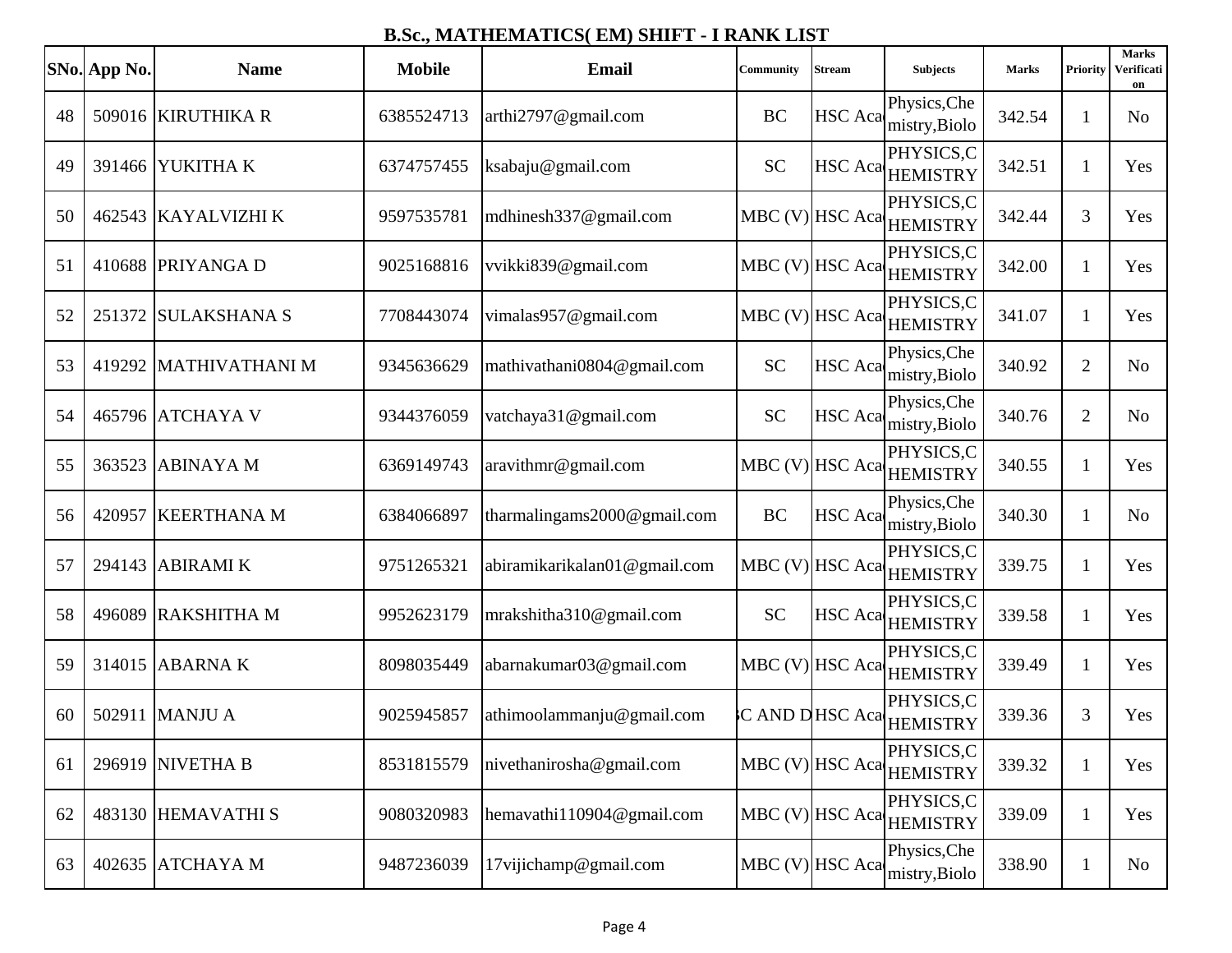|    | SNo. App No. | <b>Name</b>            | <b>Mobile</b> | <b>Email</b>                                  | Community       | Stream | <b>Subjects</b>                          | <b>Marks</b> | <b>Priority</b> | <b>Marks</b><br>Verificati<br>on |
|----|--------------|------------------------|---------------|-----------------------------------------------|-----------------|--------|------------------------------------------|--------------|-----------------|----------------------------------|
| 64 |              | 255166 PONNARASIK      | 9677710258    | reshmaponnarasi@gmail.com                     | <b>BC</b>       |        | PHYSICS,C<br>HSC Aca HEMISTRY            | 338.66       | $\overline{2}$  | Yes                              |
| 65 |              | 316128 JEEVITHA        | 6381747617    | narmathauthaya@gmail.com                      | <b>BC</b>       |        | PHYSICS,C<br>HSC Aca <sub>HEMISTRY</sub> | 337.67       | 1               | Yes                              |
| 66 |              | 487385 LAVANYA R       | 8870987076    | lavanyaravi167@gmail.com                      | <b>BC</b>       |        | PHYSICS,C<br>HSC Aca HEMISTRY            | 337.47       | $\overline{2}$  | Yes                              |
| 67 |              | 347770 SUJITHA         | 9445338972    | veettaa3@gmail.com                            | <b>SC</b>       |        | PHYSICS,C<br>HSC Aca HEMISTRY            | 336.72       | 1               | Yes                              |
| 68 |              | 314076 SNEGA V         | 6381890541    | vadivel4471@gmail.com                         | <b>BC</b>       |        | PHYSICS,C<br>HSC Aca HEMISTRY            | 336.64       | $\overline{2}$  | Yes                              |
| 69 |              | 233476 AASHA A         | 7708135292    | aasha09102003@gmail.com                       | <b>SC</b>       |        | PHYSICS,C<br>HSC Aca HEMISTRY            | 336.50       | 1               | Yes                              |
| 70 |              | 411154 DIVYA.S         | 7806903746    | arasu111206@gmail.com                         | <b>BC</b>       |        | PHYSICS,C<br>HSC Aca HEMISTRY            | 336.42       | $\overline{4}$  | Yes                              |
| 71 |              | 429842 KIRUTHIKA A     | 9943245976    | ramyakiruthika63@gmail.com                    |                 |        | PHYSICS,C<br>MBC (V) HSC Aca HEMISTRY    | 336.28       | 1               | Yes                              |
| 72 | 433644       | <b>HAMSAVARSHINI J</b> | 9585194382    | varshiniprakasho81@gmail.com                  |                 |        | PHYSICS,C<br>MBC (V) HSC Aca HEMISTRY    | 336.12       | 1               | Yes                              |
| 73 |              | 508017 PRIYADARSHINI K | 9578602624    | anjalidevi12@gmail.com                        | MBC (V) HSC Aca |        | PHYSICS,C<br><b>HEMISTRY</b>             | 335.58       | 1               | Yes                              |
| 74 |              | 345234 SUSITHRA M      | 8248835932    | vallarasumurugan16112001@gmailMBC (V) HSC Aca |                 |        | PHYSICS,C<br><b>HEMISTRY</b>             | 334.97       | 1               | Yes                              |
| 75 | 241667       | <b>SHERINAMARY J</b>   | 8438783271    | jackjerry273@gmail.com                        | <b>SC</b>       |        | PHYSICS,C<br>HSC Aca HEMISTRY            | 334.68       | 3               | Yes                              |
| 76 |              | 381736 RAJALAKSHMI S   | 9791894181    | rajiraji10@gmail.com                          | <b>BC</b>       |        | PHYSICS,C<br>HSC Aca HEMISTRY            | 333.68       | 1               | Yes                              |
| 77 |              | 418450 PRIYADHARSHINI  | 9080725044    | priyadharshini2004sasi@gmail.com              | <b>SC</b>       |        | PHYSICS,C<br>HSC Aca HEMISTRY            | 333.14       | 3               | Yes                              |
| 78 |              | 357759 PREETHI V       | 6383268795    | meenachiv1969@gmail.com                       | MBC (V) HSC Aca |        | PHYSICS,C<br><b>HEMISTRY</b>             | 332.35       | $\mathbf{1}$    | Yes                              |
| 79 |              | 457819 VARSHAK         | 9486717595    | deepakumar5220@gmail.com                      | MBC (V) HSC Aca |        | Physics, Che<br>mistry, Biolo            | 331.98       | $\perp$         | No                               |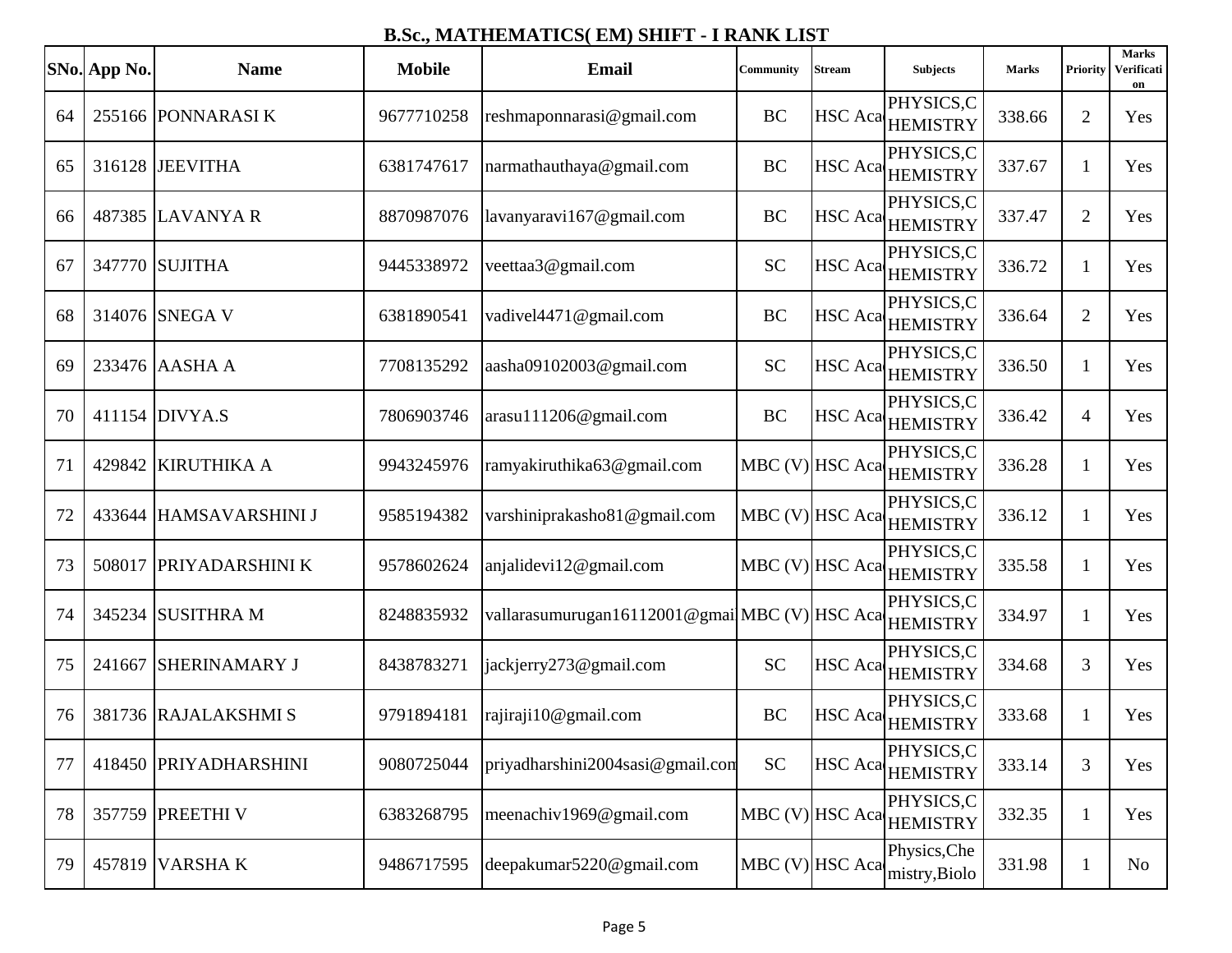|    | SNo. App No. | <b>Name</b>             | <b>Mobile</b> | Email                                                 | Community       | <b>Stream</b>  | <b>Subjects</b>               | <b>Marks</b> | Priority       | <b>Marks</b><br>Verificati<br>on |
|----|--------------|-------------------------|---------------|-------------------------------------------------------|-----------------|----------------|-------------------------------|--------------|----------------|----------------------------------|
| 80 |              | 263851 ARCHANA K        | 9150941140    | kuppusamyarchana@gmail.com                            | MBC (V) HSC Aca |                | Physics, Che<br>mistry, Biolo | 331.81       | 1              | N <sub>o</sub>                   |
| 81 |              | 280499 AZHAGUMAHESHWARI | 9600638823    | azhagumaheshwari.m@gmail.com MBC (V) HSC Aca HEMISTRY |                 |                | PHYSICS,C                     | 331.50       | 3              | Yes                              |
| 82 |              | 380597 SUDHA V          | 8754061269    | nivethavaithiyanathan25@gmail.co                      | <b>BC</b>       |                | PHYSICS,C<br>HSC Aca HEMISTRY | 331.35       | 1              | Yes                              |
| 83 |              | 235761 NIVETHA M        | 9003676491    | rajalakshmikomal@gmail.com                            | <b>MBC</b>      |                | PHYSICS,C<br>HSC Aca HEMISTRY | 330.39       | $\overline{2}$ | Yes                              |
| 84 |              | 372284 ARUNTHATHIT      | 7010402580    | tthirulak@gmail.com                                   | <b>SC</b>       |                | PHYSICS,C<br>HSC Aca HEMISTRY | 329.61       | 1              | Yes                              |
| 85 |              | 215590 THANGAMANIK      | 8270784968    | rajeshrajesh21838@gmail.com                           | BC              |                | PHYSICS,C<br>HSC Aca HEMISTRY | 329.47       | 1              | Yes                              |
| 86 |              | 444238 POWMIYA P        | 8098818086    | bowmiya.p@gmail.com                                   | <b>SC</b>       |                | PHYSICS,C<br>HSC Aca HEMISTRY | 329.08       | 1              | Yes                              |
| 87 |              | 254242 THOORIGA K       | 9787154724    | thooriganidhi@gmail.com                               | <b>SC</b>       |                | PHYSICS,C<br>HSC Aca HEMISTRY | 329.04       | 1              | Yes                              |
| 88 |              | 284816 RAMYA A          | 9344512636    | aramya691@gmail.com                                   | MBC (V) HSC Aca |                | PHYSICS,C<br><b>HEMISTRY</b>  | 329.03       | 1              | Yes                              |
| 89 |              | 436272 SRIMATHI M       | 9342595469    | srimathimuthukumaran04@gmail.c                        | <b>BC</b>       | <b>HSC</b> Aca | PHYSICS,C<br><b>HEMISTRY</b>  | 328.92       | $\overline{2}$ | Yes                              |
| 90 |              | 346429 ABINAYA R        | 9566775427    | ezhilarasi387@gmail.com                               | MBC (V) HSC Aca |                | PHYSICS,C<br><b>HEMISTRY</b>  | 328.69       | $\overline{2}$ | Yes                              |
| 91 | 247373       | <b>ARCHANA R G</b>      | 9566836343    | rgarchana94@gmail.com                                 | BC              |                | PHYSICS.C<br>HSC Aca HEMISTRY | 328.43       | 1              | Yes                              |
| 92 |              | 390700 SHARUMATHI M     | 9600948094    | juicemoon0802@gmail.com                               | MBC (V) HSC Aca |                | PHYSICS,C<br><b>HEMISTRY</b>  | 328.42       | $\overline{2}$ | Yes                              |
| 93 |              | 473076 ANANTHI K        | 8778176044    | ananthikangaraj2004@gmail.com   MBC (V)  HSC Aca      |                 |                | PHYSICS,C<br><b>HEMISTRY</b>  | 328.07       | 1              | Yes                              |
| 94 |              | 403923 YAZHINI          | 9944086586    | yazhini19052002@gmail.com                             | <b>SC</b>       |                | PHYSICS,C<br>HSC Aca HEMISTRY | 326.63       | 1              | Yes                              |
| 95 |              | 311847 KAMALI M         | 9344738363    | kamalimadhavan3@gmail.com                             | <b>BC</b>       |                | PHYSICS,C<br>HSC Aca HEMISTRY | 326.14       | 1              | Yes                              |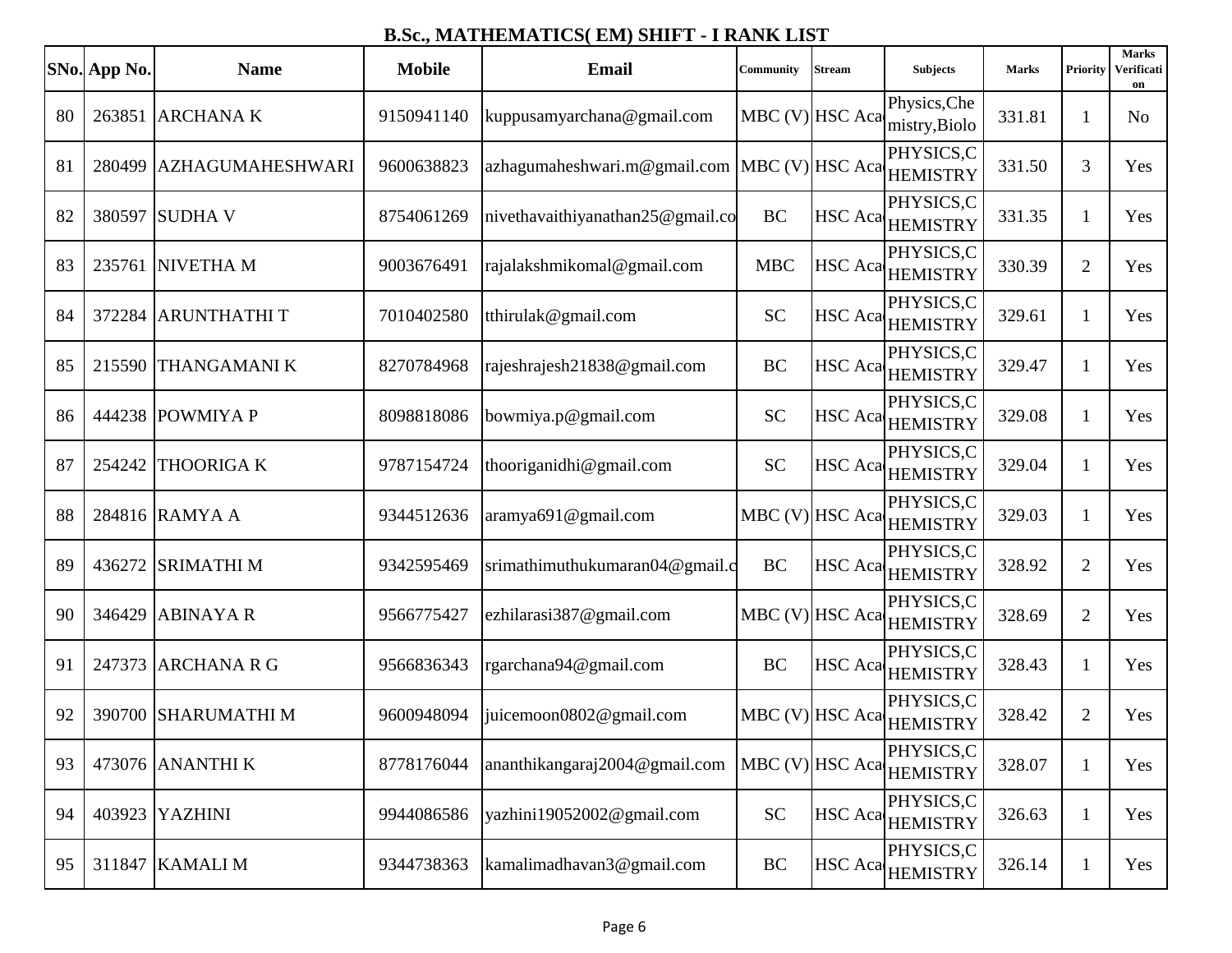|            | SNo. App No. | <b>Name</b>               | <b>Mobile</b> | <b>Email</b>                                             | Community       | <b>Stream</b>  | <b>Subjects</b>                                            | <b>Marks</b> | Priority       | <b>Marks</b><br>Verificati<br>on |
|------------|--------------|---------------------------|---------------|----------------------------------------------------------|-----------------|----------------|------------------------------------------------------------|--------------|----------------|----------------------------------|
| 96         |              | 453924 NANDHINI G         | 9047950227    | sachin343@gmail.com                                      | <b>SC</b>       |                | PHYSICS,C<br>HSC Aca HEMISTRY                              | 325.58       | 1              | Yes                              |
| 97         |              | 382884 GOWRI MEENA P      | 8778407718    | sangokulsuba@gmail.com                                   |                 |                | PHYSICS,C<br>MBC (V) HSC Aca HEMISTRY                      | 325.43       | 1              | Yes                              |
| 98         | 300742       | <b>BLESSY SARA B</b>      | 9976897551    | www.glorydaniel5757@gmail.com                            | <b>SC</b>       |                | PHYSICS,C<br>HSC Aca HEMISTRY                              | 325.28       | 1              | Yes                              |
| 99         |              | 305757 ABARNA S           | 7639808620    | abarnasmydd@gmail.com                                    |                 |                | PHYSICS,C<br>MBC (V) HSC Aca HEMISTRY                      | 324.70       | $\overline{2}$ | Yes                              |
| 100        |              | 209157 PRAHANNAYAKI M     | 8778785773    | prahannaanu@gmail.com                                    | <b>BC</b>       |                | PHYSICS,C<br>HSC Aca HEMISTRY                              | 324.48       | $\overline{2}$ | Yes                              |
| 101        | 244851       | <b>ANUPRIYAP</b>          | 6379264564    | panneerselwamputhirakondan@gm                            | BC              |                | PHYSICS,C<br>HSC Aca HEMISTRY                              | 324.44       | 1              | Yes                              |
| 102        |              | 314604 ANUPRIYA P         | 8526008530    | pannerselvamputhirakondan@gmail.com                      | BC              | <b>HSC</b> Aca | Physics, Che<br>mistry,Comp                                | 324.44       | 1              | N <sub>o</sub>                   |
| 103        | 434407       | <b>VIJAYALAKSHMI S</b>    | 9843233856    | arasanelavarasan544@gmail.com                            |                 |                | PHYSICS,C<br>$\text{MBC (V)}\text{HSC Aca}\text{HEMISTRY}$ | 324.13       | 1              | Yes                              |
| 104        | 447227       | <b>SUBHAKRISHNAVENI M</b> | 8056494410    | 29selvakumar29@gmail.com                                 |                 |                | PHYSICS,C<br>MBC (V) HSC Aca HEMISTRY                      | 324.11       | 1              | Yes                              |
| 105        |              | 265154 PRIYA M            | 8220619606    | priya01092004@gmail.com                                  | MBC (V) HSC Aca |                | PHYSICS,C<br><b>HEMISTRY</b>                               | 323.50       | $\overline{2}$ | Yes                              |
| 106        |              | 366898 RITHIKASRI P       | 9443671048    | parithikasri2004@gmail.com                               | <b>MBC</b>      |                | PHYSICS,C<br>HSC Aca HEMISTRY                              | 323.43       | $\overline{2}$ | Yes                              |
| 107        | 492252       | <b>SARASWATHY V</b>       | 9688131662    | sarasvetri733@gmail.com                                  | <b>SC</b>       |                | PHYSICS,C<br>HSC Aca HEMISTRY                              | 323.36       | 1              | Yes                              |
| 108        |              | 504884 GAYATHRI A         | 6374526616    | gowt90622@gmail.com                                      | <b>SC</b>       |                | PHYSICS,C<br>HSC Aca HEMISTRY                              | 323.36       | $\overline{2}$ | Yes                              |
| 109        | 230721       | VIJAYADHARSINI.V          | 9025039576    | vijayadharshiniv22@gmail.com                             | C AND DHSC Aca  |                | PHYSICS,C<br><b>HEMISTRY</b>                               | 322.25       | 1              | Yes                              |
| 110        |              | 382366 JAYASUNDARI K      | 8754328451    | gkmadhavanmmt@gmail.com                                  | MBC (V) HSC Aca |                | PHYSICS,C<br><b>HEMISTRY</b>                               | 321.58       | $\mathbf{1}$   | Yes                              |
| <b>111</b> |              | 435267 ABINAYA T          | 7397198749    | abinayatharaniabinaya@gmail.com MBC (V) HSC Aca HEMISTRY |                 |                | PHYSICS,C                                                  | 321.09       | 1              | Yes                              |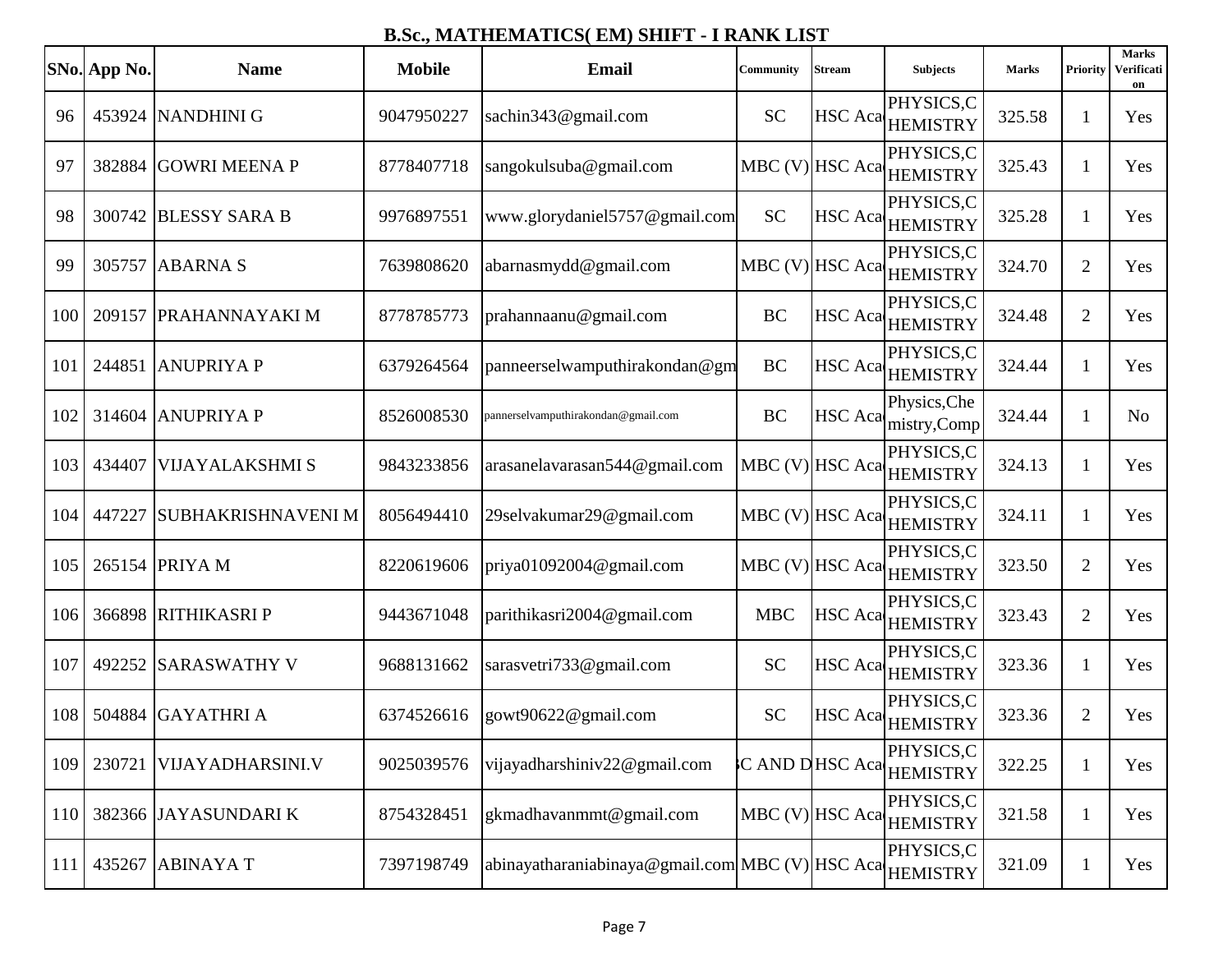|     | SNo. App No. | <b>Name</b>            | <b>Mobile</b> | <b>Email</b>                                   | <b>Community</b>  | Stream          | <b>Subjects</b>                       | <b>Marks</b> | <b>Priority</b> | <b>Marks</b><br>Verificati<br>on |
|-----|--------------|------------------------|---------------|------------------------------------------------|-------------------|-----------------|---------------------------------------|--------------|-----------------|----------------------------------|
| 112 |              | 332260 CHANDRAKALA M   | 9342963336    | ck967148@gmail.com                             | <b>MBC</b>        |                 | PHYSICS,C<br>HSC Aca HEMISTRY         | 321.01       | -1              | Yes                              |
| 113 |              | 487093 SIVAPARVATHI K  | 9578689120    | ksivaparvathi435@gmail.com                     |                   | MBC (V) HSC Aca | Physics, Che<br>mistry, Comp          | 320.95       | 3               | N <sub>o</sub>                   |
| 114 |              | 249891 MANJU K         | 9159690178    | hemalatha0832@gmail.com                        |                   |                 | PHYSICS,C<br>C AND DHSC Aca HEMISTRY  | 320.26       | 3               | Yes                              |
| 115 |              | 219379 DURGADEVI       | 7094745484    | durgadevi05082003@gmail.com                    | $MBC (V)$ HSC Aca |                 | PHYSICS,C<br><b>HEMISTRY</b>          | 319.15       | $\overline{2}$  | Yes                              |
| 116 |              | 377463 NIGASHINI K     | 9976278251    | nigalatha@gmail.com                            | <b>SC</b>         |                 | PHYSICS,C<br>HSC Aca HEMISTRY         | 319.10       | 5               | Yes                              |
| 117 |              | 335135 SUBITHA R       | 9698236301    | subitharamesh1023@gmail.com                    | <b>SC</b>         |                 | PHYSICS.C<br>HSC Aca HEMISTRY         | 318.99       | $\overline{4}$  | Yes                              |
| 118 |              | 409141 ELAKKIYA A      | 9715413472    | gopalthilagavathi1971@gmail.com                | <b>SC</b>         |                 | PHYSICS,C<br>HSC Aca HEMISTRY         | 318.94       | 1               | Yes                              |
| 119 |              | 464618 ABINAYA S       | 9952809085    | abikirubasamy@gmail.com                        |                   |                 | PHYSICS,C<br>MBC (V) HSC Aca HEMISTRY | 318.75       | 1               | Yes                              |
| 120 |              | 264228 SUBASRI E       | 9585703123    | subasri2003@gmail.com                          | <b>BC</b>         |                 | PHYSICS,C<br>HSC Aca HEMISTRY         | 318.39       | 1               | Yes                              |
| 121 |              | 215156 PRAVEENA M      | 9342640466    | mpraveenampraveena31@gmail.com MBC (V) HSC Aca |                   |                 | PHYSICS,C<br><b>HEMISTRY</b>          | 317.64       | $\overline{2}$  | Yes                              |
| 122 |              | 459634 PIRITHIKA.V     | 8883240816    | v80872769@gmail.com                            | <b>SC</b>         | <b>HSC</b> Aca  | Physics, Che<br>mistry, Biolo         | 317.57       | -1              | N <sub>o</sub>                   |
| 123 |              | 397133 ARUNMOZHI       | 7708479980    | amozhi271@gmail.com                            |                   |                 | PHYSICS,C<br>MBC (V) HSC Aca HEMISTRY | 317.52       | $\overline{2}$  | Yes                              |
| 124 |              | 404106 VAISHNAVI BAI R | 6380492887    | mahesharavinthm57580@gmail.com                 | <b>BC</b>         |                 | PHYSICS,C<br>HSC Aca HEMISTRY         | 317.11       | $\overline{2}$  | Yes                              |
| 125 |              | 354918 ABINAYA A       | 9585302518    | abinayaashokan21@gmail.com                     | MBC (V) HSC Aca   |                 | Physics, Che<br>mistry, Biolo         | 316.88       | $\mathbf{1}$    | N <sub>o</sub>                   |
| 126 |              | 244245 VISHALI M       | 9500216346    | vishalivikki58@gmail.com                       |                   | MBC (V) HSC Aca | PHYSICS,C<br><b>HEMISTRY</b>          | 316.71       | $\mathfrak{2}$  | Yes                              |
| 127 |              | 241803 KAYALVIZHI R    | 7868981322    | sowmiyau939@gmail.com                          | <b>SC</b>         |                 | PHYSICS,C<br>HSC Aca HEMISTRY         | 316.36       | -1              | Yes                              |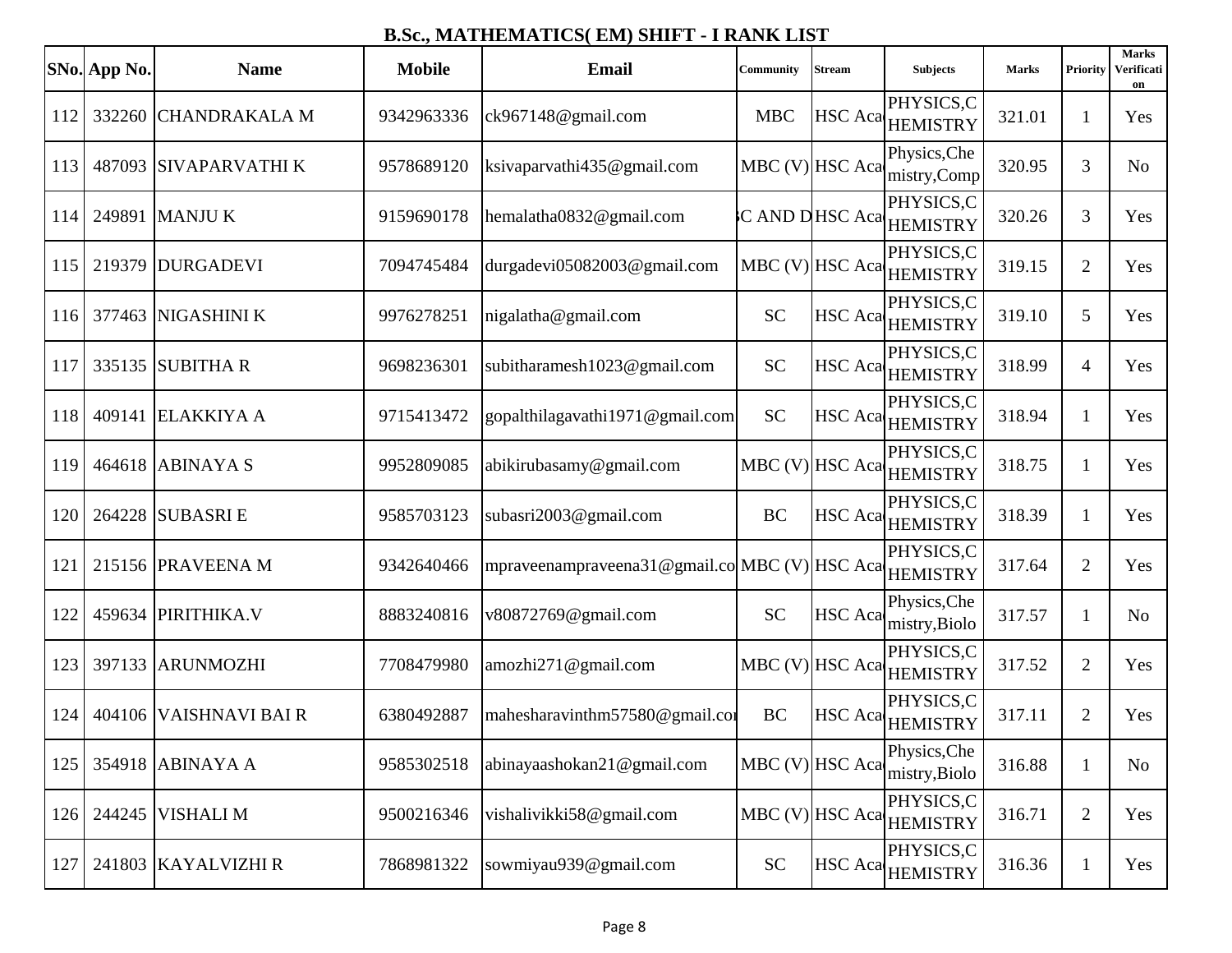|     | SNo. App No.  | <b>Name</b>         | <b>Mobile</b> | <b>Email</b>                 | <b>Community</b> | Stream | <b>Subjects</b>                          | <b>Marks</b> | Priority       | <b>Marks</b><br>Verificati<br>on |
|-----|---------------|---------------------|---------------|------------------------------|------------------|--------|------------------------------------------|--------------|----------------|----------------------------------|
| 128 |               | 281756 SELVARANI S  | 8056525385    | selva042003rani@gmail.com    |                  |        | PHYSICS,C<br>MBC (V) HSC Aca HEMISTRY    | 315.86       | 1              | Yes                              |
| 129 |               | 262477 KARTHIKA R   | 6369549064    | 18karthikaravi2004@gmail.com | <b>SC</b>        |        | PHYSICS.C<br>HSC Aca <sub>HEMISTRY</sub> | 315.20       | $\mathbf{1}$   | Yes                              |
| 130 |               | 365260 SONA R       | 9360016694    | sonaravisona15@gmail.com     | <b>SC</b>        |        | PHYSICS,C<br>HSC Aca HEMISTRY            | 314.29       | $\overline{2}$ | Yes                              |
| 131 |               | 432721 SELVAPRIYA S | 9600524597    | navaneethank521@gmail.com    |                  |        | PHYSICS,C<br>MBC (V) HSC Aca HEMISTRY    | 314.12       | $\overline{7}$ | Yes                              |
| 132 |               | 406422 AARTHIR      | 8098536024    | akalya19062001@gmail.com     | <b>SC</b>        |        | PHYSICS,C<br>HSC Aca <sub>HEMISTRY</sub> | 314.07       | $\overline{4}$ | Yes                              |
| 133 | 433625 SUSI S |                     | 8825944189    | pb096135@gmail.com           | <b>SC</b>        |        | Physics, Che<br>HSC Aca mistry, Biolo    | 313.95       | $\overline{2}$ | N <sub>o</sub>                   |
| 134 |               | 479013 MAHALAKSHMIR | 9655637329    | mariyappan6585@gmail.com     | <b>BC</b>        |        | PHYSICS,C<br>HSC Aca HEMISTRY            | 313.40       | 1              | Yes                              |
| 135 |               | 453733 KEERTHANA KV | 7904391480    | mail2kvkeerthana@gmail.com   | <b>BC</b>        |        | PHYSICS,C<br>HSC Aca HEMISTRY            | 313.15       | $\mathbf{1}$   | Yes                              |
| 136 | 427691        | <b>MONICA T</b>     | 9150600385    | thirumonica33@gmail.com      | <b>SC</b>        |        | PHYSICS,C<br>HSC Aca HEMISTRY            | 313.13       | 1              | Yes                              |
| 137 |               | 353491 DEVIKA G     | 6369881599    | gunapalr1976@gmail.com       | <b>SC</b>        |        | PHYSICS,C<br>HSC Aca HEMISTRY            | 312.44       | $\overline{4}$ | Yes                              |
| 138 |               | 375427 SWATHI B     | 7639230912    | suwathibasker001@gmail.com   |                  |        | PHYSICS,C<br>MBC (V) HSC Aca HEMISTRY    | 312.18       | 3              | Yes                              |
| 139 | 204751        | <b>VINOTHAM</b>     | 8525040712    | saravananmani1806@gmail.com  | <b>BC</b>        |        | Physics, Che<br>HSC Aca mistry, Comp     | 312.00       | $\overline{2}$ | N <sub>o</sub>                   |
| 140 |               | 296416 ANITHA A     | 6385689726    | INBA2275@GMAIL.COM           | MBC (V) HSC Aca  |        | Physics, Che<br>mistry, Comp             | 311.87       | $\overline{2}$ | N <sub>0</sub>                   |
| 141 |               | 489959 SARASWATHI B | 7094532581    | bsaras $2004@$ gmail.com     | <b>SC</b>        |        | PHYSICS,C<br>HSC Aca HEMISTRY            | 311.21       | $\mathbf{1}$   | Yes                              |
| 142 |               | 496188 RITHIKSHA R  | 9042668990    | rithikshar24@gmail.com       | <b>SC</b>        |        | PHYSICS,C<br>HSC Aca HEMISTRY            | 310.60       | $\mathbf{1}$   | Yes                              |
| 143 |               | 284714 ABIRAMI S    | 8428263590    | abiramilatha2004@gmail.com   | <b>SC</b>        |        | PHYSICS,C<br>HSC Aca HEMISTRY            | 309.69       | 3              | Yes                              |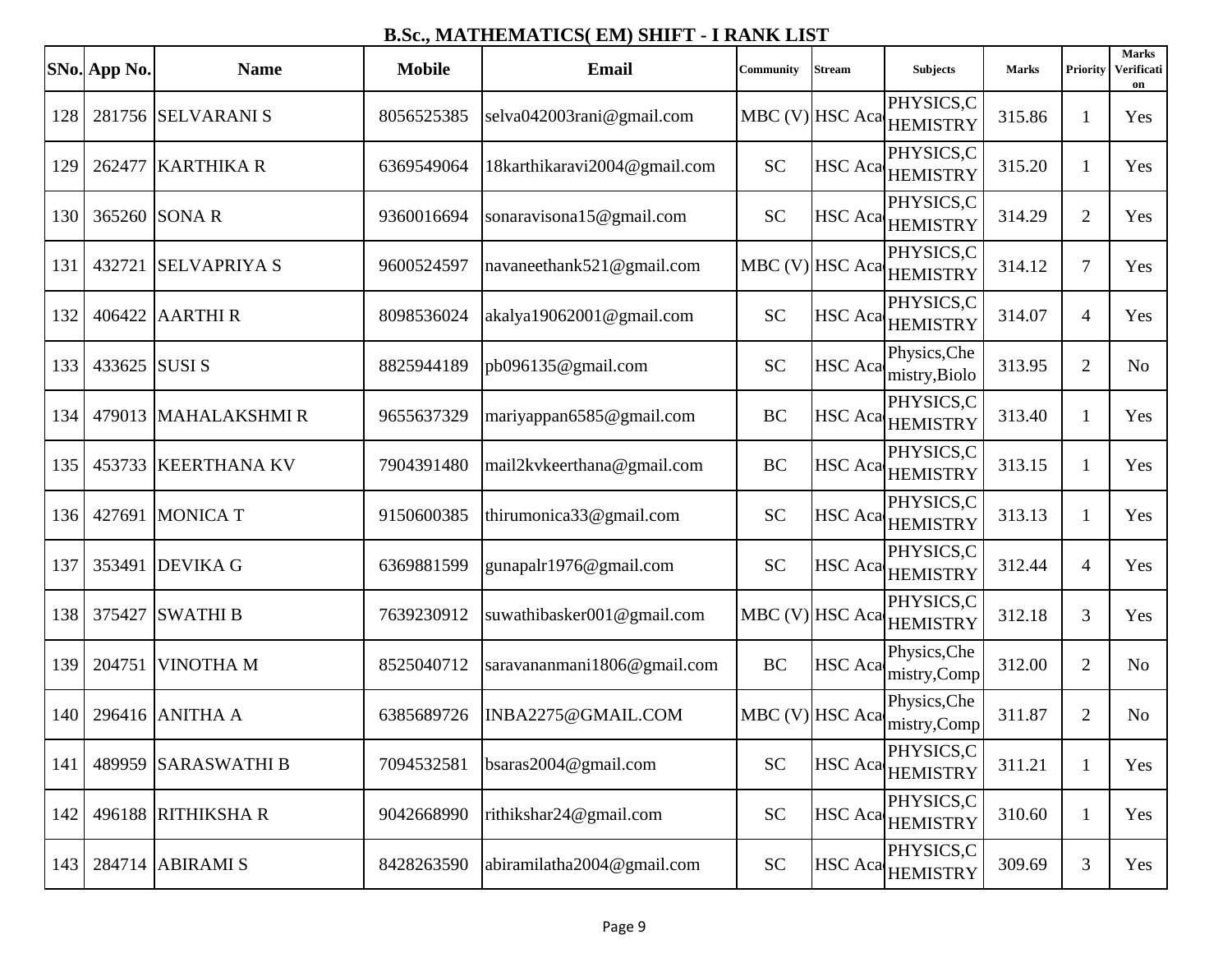|     | SNo. App No. | <b>Name</b>               | <b>Mobile</b> | <b>Email</b>                 | <b>Community</b> | Stream         | <b>Subjects</b>                       | <b>Marks</b> | Priority       | <b>Marks</b><br>Verificati<br>on |
|-----|--------------|---------------------------|---------------|------------------------------|------------------|----------------|---------------------------------------|--------------|----------------|----------------------------------|
| 144 |              | 316907 ABIRAMI S          | 8489622184    | abirami280704s@gmail.com     | <b>SC</b>        | HSC Aca        | Physics, Che<br>mistry, Biolo         | 309.69       | 1              | N <sub>o</sub>                   |
| 145 |              | 476942 ABINAYA V          | 9944008379    | saranyaesp@gmail.com         |                  |                | PHYSICS,C<br>MBC (V) HSC Aca HEMISTRY | 309.47       | $\overline{2}$ | Yes                              |
| 146 |              | 352043 HARIVARTHINI S     | 8220471655    | harivarthinih@gmail.com      | <b>SC</b>        |                | PHYSICS,C<br>HSC Aca HEMISTRY         | 308.04       | 3              | Yes                              |
| 147 |              | 268281 PAVITHRA A         | 7502186354    | pavithra485400@gmail.com     |                  |                | PHYSICS.C<br>MBC (V) HSC Aca HEMISTRY | 307.99       | 1              | Yes                              |
| 148 |              | 415879 SANTHIYA S         | 9688984468    | nps833861@gmail.com          | <b>SC</b>        |                | PHYSICS,C<br>HSC Aca HEMISTRY         | 307.84       | 9              | Yes                              |
| 149 | 306017       | <b>PRIYANGA D</b>         | 8270109683    | priyanka210822@gmail.com     | <b>SC</b>        |                | PHYSICS,C<br>HSC Aca HEMISTRY         | 306.73       | 1              | Yes                              |
| 150 |              | 373816 NITHIYABHARATHI R  | 8111099050    | nithiyarbharathi@gmail.com   | MBC (V) HSC Aca  |                | PHYSICS,C<br><b>HEMISTRY</b>          | 306.53       | 3              | Yes                              |
| 151 |              | 502520 ABINAYA V          | 8489012091    | vabi28102003@gmail.com       | <b>SC</b>        |                | PHYSICS.C<br>HSC Aca HEMISTRY         | 306.40       | $\overline{4}$ | Yes                              |
| 152 | 396845       | <b>MAHALAKSHMIR</b>       | 9047973212    | rajmaha2004@gmail.com        | <b>SC</b>        |                | PHYSICS,C<br>HSC Aca HEMISTRY         | 306.24       | 1              | Yes                              |
| 153 |              | 374839 SARVATH FARSHANA S | 9944414125    | sarvathfarshana@gmail.com    | <b>BCM</b>       |                | PHYSICS,C<br>HSC Aca HEMISTRY         | 305.21       | -1             | Yes                              |
| 154 |              | 212462 AKSHAYA S          | 9361892950    | selvamdharuma@gmail.com      | <b>SC</b>        |                | PHYSICS,C<br>HSC Aca HEMISTRY         | 304.51       | 1              | Yes                              |
| 155 |              | 323783 KOGILA J           | 9751485848    | ajothi999@gmail.com          |                  |                | PHYSICS.C<br>MBC (V) HSC Aca HEMISTRY | 304.41       | 1              | Yes                              |
| 156 |              | 364738 AARTHI             | 8838946980    | dhilaninfotech@gmail.com     | <b>SC</b>        | <b>HSC</b> Aca | Physics, Che<br>mistry, Biolo         | 304.06       | 3              | N <sub>o</sub>                   |
| 157 |              | 263392 ANITHA K           | 8610458308    | www.anitha2004.com@gmail.com | <b>SC</b>        |                | PHYSICS,C<br>HSC Aca HEMISTRY         | 303.86       | $\mathbf{1}$   | Yes                              |
| 158 |              | 240136 VAISHNAVI R        | 8754736385    | kodi9625@gmail.com           |                  |                | PHYSICS,C<br>MBC (V) HSC Aca HEMISTRY | 303.79       | $\mathbf{1}$   | Yes                              |
| 159 |              | 491956 OVIYA C            | 8098540135    | aramesevai1@gmail.com        | <b>SC</b>        | HSC Aca        | Physics, Che<br>mistry, Biolo         | 302.82       | 2              | No                               |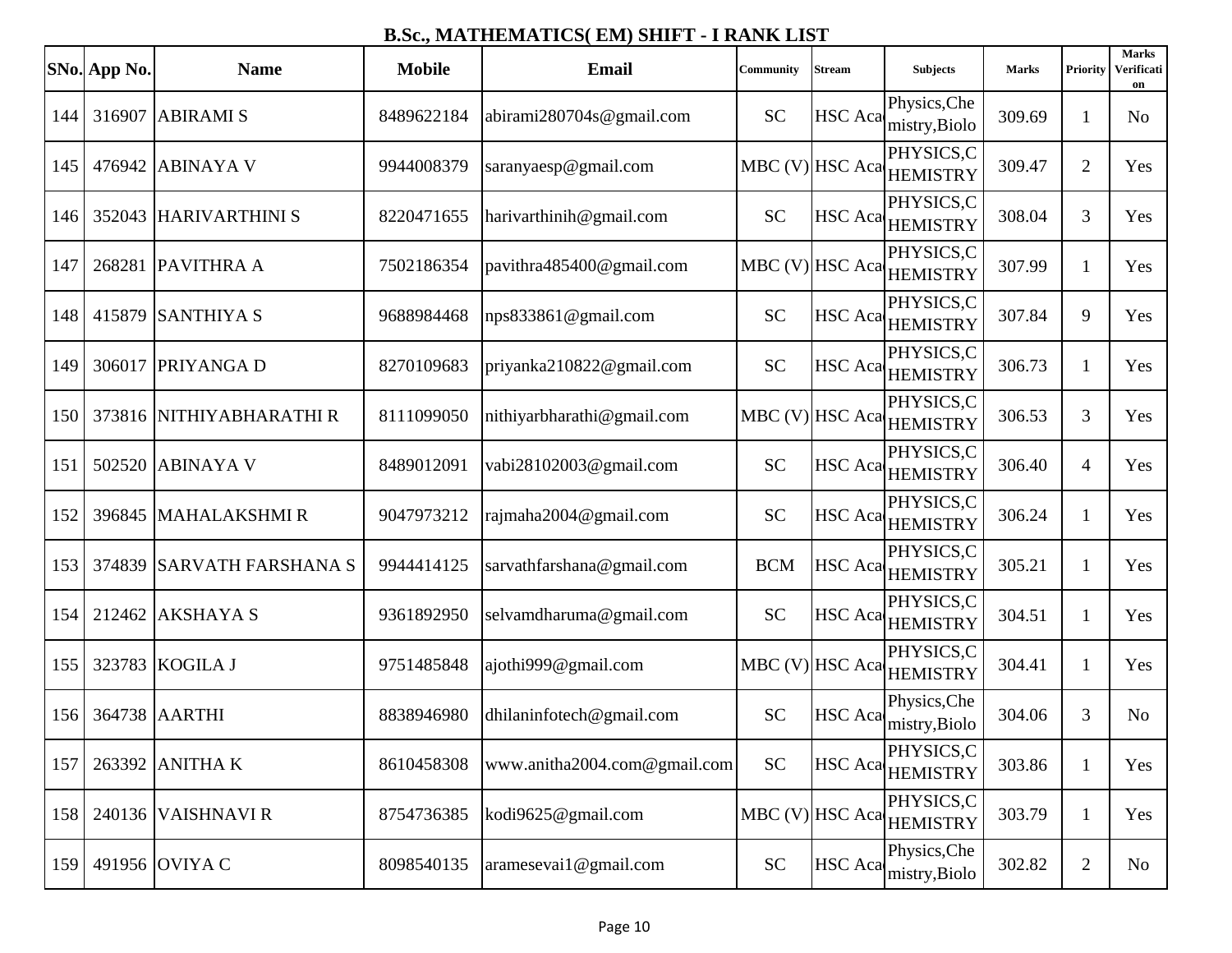|     | SNo. App No. | <b>Name</b>            | <b>Mobile</b> | <b>Email</b>                                            | Community      | Stream          | <b>Subjects</b>                       | <b>Marks</b> | Priority       | <b>Marks</b><br>Verificati<br>on |
|-----|--------------|------------------------|---------------|---------------------------------------------------------|----------------|-----------------|---------------------------------------|--------------|----------------|----------------------------------|
| 160 |              | 471495 JAYAMALINI J    | 9750877861    | mani30siva@gmail.com                                    |                |                 | PHYSICS,C<br>MBC (V) HSC Aca HEMISTRY | 302.43       | 1              | Yes                              |
| 161 |              | 361918 POOJA S         | 9551577824    | arunkumar250989@gmail.com                               | <b>SC</b>      |                 | PHYSICS,C<br>HSC Aca HEMISTRY         | 301.85       | 3              | Yes                              |
| 162 | 221629       | <b>SUVATHIS</b>        | 9566723478    | ssuvathi74@gmail.com                                    |                |                 | PHYSICS,C<br>MBC (V) HSC Aca HEMISTRY | 301.67       | $\overline{2}$ | Yes                              |
| 163 |              | 326072 AARTHI          | 8190961516    | charumathiaadhi@gmail.com                               | BC             |                 | PHYSICS,C<br>HSC Aca HEMISTRY         | 300.53       | $\overline{2}$ | Yes                              |
| 164 |              | 381248 NISHA G         | 6380970834    | gn8883685@gmail.com                                     |                |                 | PHYSICS,C<br>MBC (V) HSC Aca HEMISTRY | 300.35       | $\mathbf{1}$   | Yes                              |
| 165 | 355228       | <b>SUBASHINI S</b>     | 9715151875    | selvamanimani768@gmail.com                              |                |                 | PHYSICS,C<br>MBC (V) HSC Aca HEMISTRY | 299.99       | $\overline{2}$ | Yes                              |
| 166 |              | 259992 SIVAGAMASELVI A | 8870229204    | asivagamaselvi04@gmail.com                              | <b>SC</b>      |                 | PHYSICS,C<br>HSC Aca HEMISTRY         | 299.19       | -1             | Yes                              |
| 167 | 342431       | <b>PAVITHRA B</b>      | 9842615921    | pavithrabala20050111@gmail.com MBC (V) HSC Aca HEMISTRY |                |                 | PHYSICS,C                             | 298.61       | $\overline{2}$ | Yes                              |
| 168 | 224055       | <b>SETHUPRIYA A</b>    | 9597348395    | sethupriya2021@gmail.com                                | <b>SC</b>      |                 | PHYSICS,C<br>HSC Aca HEMISTRY         | 298.25       | $\mathbf{1}$   | Yes                              |
| 169 | 212463       | <b>VARSHAD</b>         | 9384282151    | vd740664@gmail.com                                      | <b>SC</b>      |                 | PHYSICS,C<br>HSC Aca HEMISTRY         | 297.28       | $\overline{2}$ | Yes                              |
| 170 |              | 355930 ABINAYA K       | 9943680894    | abiabinashk325@gmail.com                                | C AND DHSC Aca |                 | PHYSICS,C<br><b>HEMISTRY</b>          | 297.28       | 1              | Yes                              |
| 171 | 391098       | <b>GOWSALYAM</b>       | 7010877390    | mgowsalyamanivannan@gmail.comMBC(V)HSCAca               |                |                 | PHYSICS,C                             | 296.92       | $\overline{2}$ | Yes                              |
| 172 |              | 493778 BHAVANI V       | 6374182241    | vvadivazhagan18@gmail.com                               | <b>SC</b>      |                 | PHYSICS,C<br>HSC Aca HEMISTRY         | 295.40       | 1              | Yes                              |
| 173 |              | 501546 RAJINA R        | 7868802191    | rajinar2004@gmail.com                                   | <b>SC</b>      | <b>HSC</b> Aca  | Physics, Che<br>mistry,Comp           | 294.90       | $\overline{2}$ | No                               |
| 174 |              | 363768 DONISHA G       | 9790568922    | k.g.raj0505@gmail.com                                   |                | MBC (V) HSC Aca | Physics, Che<br>mistry, Biolo         | 294.83       | $\mathbf{1}$   | N <sub>0</sub>                   |
| 175 |              | 438210 DHARANI K       | 8098884407    | sreesudhan348@gmail.com                                 | BC             |                 | PHYSICS,C<br>HSC Aca HEMISTRY         | 294.80       | 3              | Yes                              |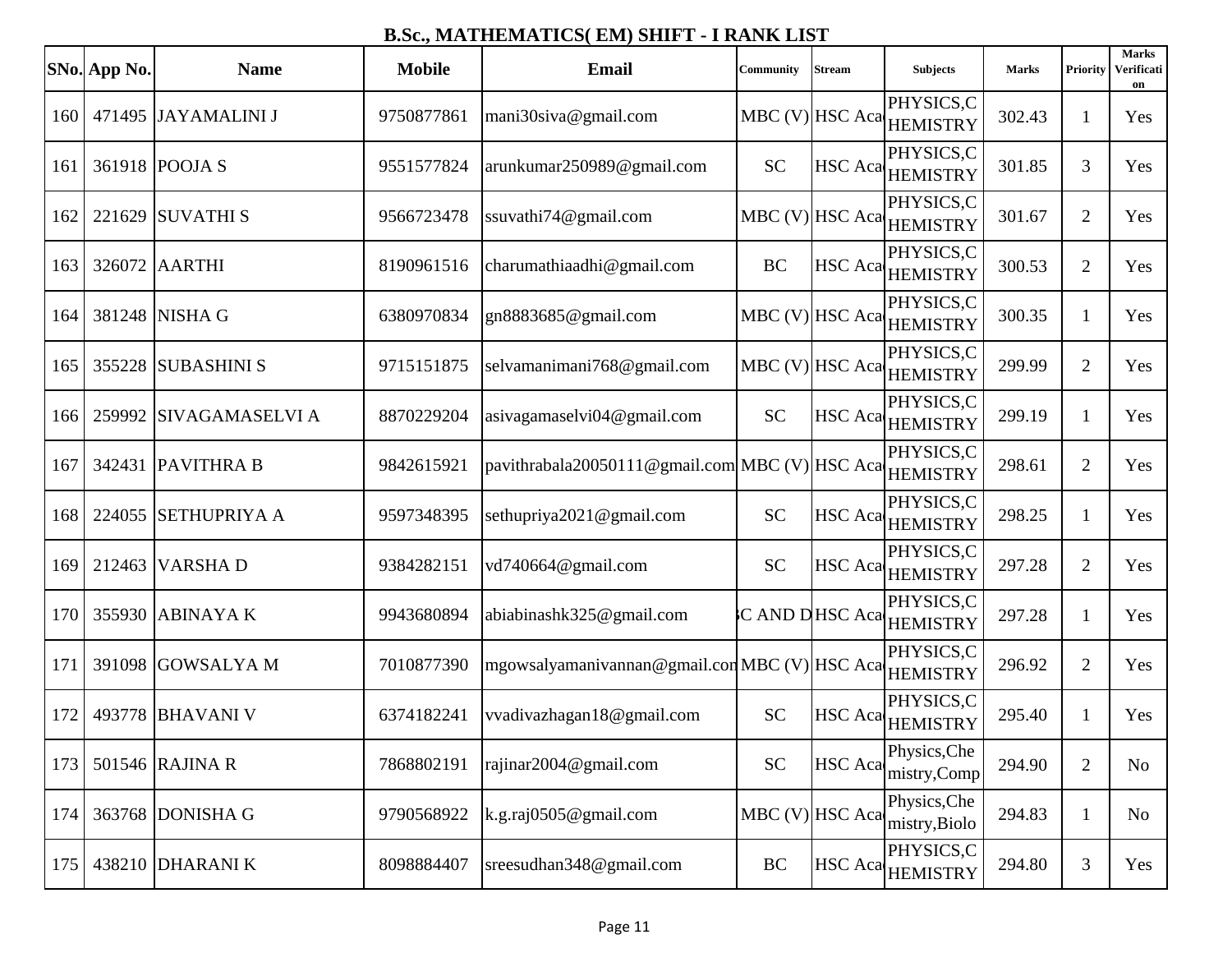|     | SNo. App No. | <b>Name</b>             | <b>Mobile</b> | Email                           | Community  | Stream         | <b>Subjects</b>                          | <b>Marks</b> | Priority       | <b>Marks</b><br>Verificati<br>on |
|-----|--------------|-------------------------|---------------|---------------------------------|------------|----------------|------------------------------------------|--------------|----------------|----------------------------------|
| 176 |              | 345315 JEGATHEESHWARI D | 7810044954    | jd3062002@gmail.com             | <b>SC</b>  |                | PHYSICS,C<br>HSC Aca HEMISTRY            | 291.57       | 5              | Yes                              |
| 177 |              | 351005 ABINAYA P        | 9688047633    | rasigarm@gmail.com              |            |                | PHYSICS,C<br>MBC (V) HSC Aca HEMISTRY    | 291.28       | 3              | Yes                              |
| 178 |              | 287643 SRINITHLK        | 9095639727    | srinithi.kumarv@gmail.com       |            |                | PHYSICS,C<br>MBC (V) HSC Aca HEMISTRY    | 291.13       | $\overline{2}$ | Yes                              |
| 179 |              | 265682 SAKTHI PRIYA R   | 9384508218    | sakthipriya2@gmail.com          |            |                | PHYSICS,C<br>MBC (V) HSC Aca HEMISTRY    | 291.00       | $\overline{2}$ | Yes                              |
| 180 |              | 297476 SAMITHA R        | 9361891105    | samithasamitha987@gmail.com     | <b>BC</b>  |                | PHYSICS,C<br>HSC Aca HEMISTRY            | 290.71       | $\overline{2}$ | Yes                              |
| 181 | 457724       | <b>THAMIZHKANI S</b>    | 8870012872    | thulasiramansivakumar@gmail.com | <b>SC</b>  |                | PHYSICS,C<br>HSC Aca HEMISTRY            | 288.66       | $\overline{2}$ | Yes                              |
| 182 |              | 494060 SRIKAVI S        | 8190060784    | raghuprabhasuban@gmail.com      | <b>SC</b>  |                | PHYSICS,C<br>HSC Aca HEMISTRY            | 288.35       | 1              | Yes                              |
| 183 |              | 311757 SWETHA K         | 8526144143    | kuttymani865@gmail.com          | <b>SCA</b> |                | PHYSICS,C<br>HSC Aca <sub>HEMISTRY</sub> | 287.83       | 3              | Yes                              |
| 184 | 376569       | <b>VAISHNAVI M</b>      | 8525040273    | jamunamurugesh28@gmail.com      |            |                | PHYSICS,C<br>MBC (V) HSC Aca HEMISTRY    | 287.14       | $\overline{2}$ | Yes                              |
| 185 |              | 509226 AGALYA A         | 9361451041    | agalya06112004@gmail.com        | <b>BC</b>  | <b>HSC</b> Aca | Physics, Che<br>mistry, Biolo            | 287.11       | -1             | N <sub>0</sub>                   |
| 186 | 371197 ABI   |                         | 6385639933    | jayaakash589@gmail.com          | <b>SC</b>  | <b>HSC</b> Aca | Physics, Che<br>mistry, Biolo            | 285.93       | 3              | N <sub>o</sub>                   |
| 187 |              | 402592 HARINI R         | 8270211091    | harinirajendra2003@gmail.com    |            |                | PHYSICS,C<br>MBC (V) HSC Aca HEMISTRY    | 285.38       | -1             | Yes                              |
| 188 |              | 360250 KOWSALYA A       | 7639124874    | chinrasumuga@gmail.com          | <b>BC</b>  |                | PHYSICS,C<br>HSC Aca HEMISTRY            | 282.81       | 3              | Yes                              |
| 189 |              | 387981 VETHAPRIYA N     | 9940985658    | vethavennila@gmail.com          | <b>SC</b>  |                | PHYSICS,C<br>HSC Aca HEMISTRY            | 282.71       | 1              | Yes                              |
| 190 |              | 380414 MEGAVARSHINI K   | 9629076383    | selvikumar1252@gmail.com        |            |                | PHYSICS,C<br>MBC (V) HSC Aca HEMISTRY    | 281.40       | $\overline{2}$ | Yes                              |
| 191 |              | 366988 DHIVYA T         | 9994545751    | vlmani03@gmail.com              |            |                | PHYSICS,C<br>MBC (V) HSC Aca HEMISTRY    | 281.38       | 5              | Yes                              |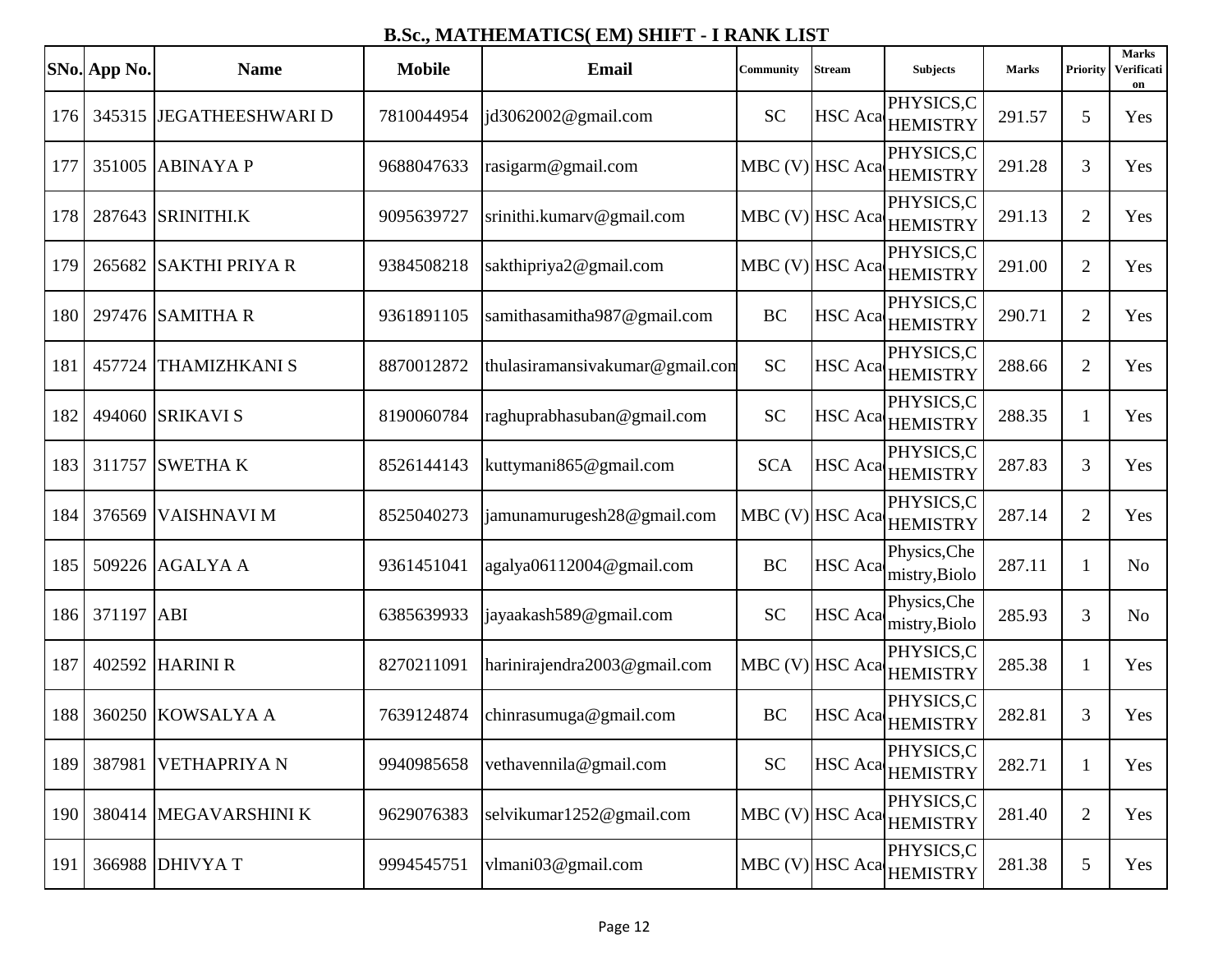|     | SNo. App No. | <b>Name</b>               | <b>Mobile</b> | <b>Email</b>                      | Community       | Stream         | <b>Subjects</b>                          | <b>Marks</b> | Priority       | <b>Marks</b><br>Verificati<br>on |
|-----|--------------|---------------------------|---------------|-----------------------------------|-----------------|----------------|------------------------------------------|--------------|----------------|----------------------------------|
| 192 | 475351       | <b>HEMALATHA</b>          | 6385275932    | hemalatharaji2405@gmail.com       | <b>SC</b>       |                | Physics, Che<br>HSC Aca mistry, Biolo    | 281.21       | $\overline{2}$ | N <sub>0</sub>                   |
| 193 | 374401       | <b>SWETHAD</b>            | 7540025784    | nanbaxerox1@gmail.com             | <b>SC</b>       |                | PHYSICS,C<br>HSC Aca <sub>HEMISTRY</sub> | 280.85       | $\overline{2}$ | Yes                              |
| 194 | 460103       | <b>JEBAMERLIN S</b>       | 8678968975    | jebamerlin172@gmail.com           | <b>SC</b>       |                | PHYSICS,C<br>HSC Aca HEMISTRY            | 279.96       | 1              | Yes                              |
| 195 |              | 504558 GURUSRI N          | 8825535460    | nadanam0607@gmail.com             |                 |                | PHYSICS,C<br>MBC (V) HSC Aca HEMISTRY    | 279.26       | 1              | Yes                              |
| 196 | 349627       | <b>PRITHISHA S</b>        | 9566781382    | selvara20@gmail.com               | <b>SC</b>       |                | PHYSICS,C<br>HSC Aca HEMISTRY            | 277.78       | $\overline{2}$ | Yes                              |
| 197 | 472449       | Rathna Maya S             | 8778861278    | rathnamayatn@gmail.com            | BC              |                | Physics, Che<br>HSC Aca mistry, Biolo    | 277.00       | $\overline{2}$ | N <sub>o</sub>                   |
| 198 |              | 499485 BAVADHARANI R      | 9597789086    | rkavi3560@gmail.com               | <b>SC</b>       | <b>HSC</b> Aca | Physics, Che<br>mistry, Biolo            | 277.00       | -1             | N <sub>o</sub>                   |
| 199 |              | 395960 DHUSHYA D          | 7339435902    | thilagavathidhaya@gmail.com       | <b>SC</b>       |                | PHYSICS,C<br>HSC Aca <sub>HEMISTRY</sub> | 276.93       | 6              | Yes                              |
| 200 | 438102       | <b>ANNALAKSHMI R</b>      | 6379495145    | ammusuku6@gmail.com               | <b>SC</b>       |                | PHYSICS,C<br>HSC Aca HEMISTRY            | 275.21       | $\overline{2}$ | Yes                              |
| 201 | 243274       | <b>SUDARKANI K</b>        | 8939586632    | ssudarkani@gmail.com              | MBC (V) HSC Aca |                | Physics, Che<br>mistry,Comp              | 274.93       | $\overline{2}$ | N <sub>0</sub>                   |
| 202 |              | 456490 MALINI S           | 7871898043    | malinis307@gmail.com              | <b>SC</b>       |                | PHYSICS,C<br>HSC Aca HEMISTRY            | 272.58       | $\overline{2}$ | Yes                              |
| 203 |              | 364335 LAVANYA V          | 9655712394    | lavanya7994@gmail.com             | <b>SC</b>       |                | PHYSICS,C<br>HSC Aca HEMISTRY            | 269.00       | 1              | Yes                              |
| 204 | 336663       | <b>B NIVEDHA</b>          | 9025043604    | nireshbalasundaram@gmail.com      | <b>SC</b>       | <b>HSC</b> Aca | PHYSICS,C<br><b>HEMISTRY</b>             | 268.71       | -1             | Yes                              |
| 205 |              | 357283 MANGAIYAR KARASI S | 9488123573    | MANGAIYARKARASI20042021@GMAIL.COM | <b>SC</b>       |                | PHYSICS,C<br>HSC Aca HEMISTRY            | 267.45       | 1              | Yes                              |
| 206 |              | 410709 NEETHIYAL K        | 9500542347    | neethiyal13082004@gmail.com       | <b>SC</b>       |                | PHYSICS,C<br>HSC Aca HEMISTRY            | 264.36       | $\overline{2}$ | Yes                              |
| 207 |              | 374472 AARTHI M           | 8610155451    | aarthim112004@gmail.com           | BC              |                | PHYSICS,C<br>HSC Aca HEMISTRY            | 264.36       | 2              | Yes                              |